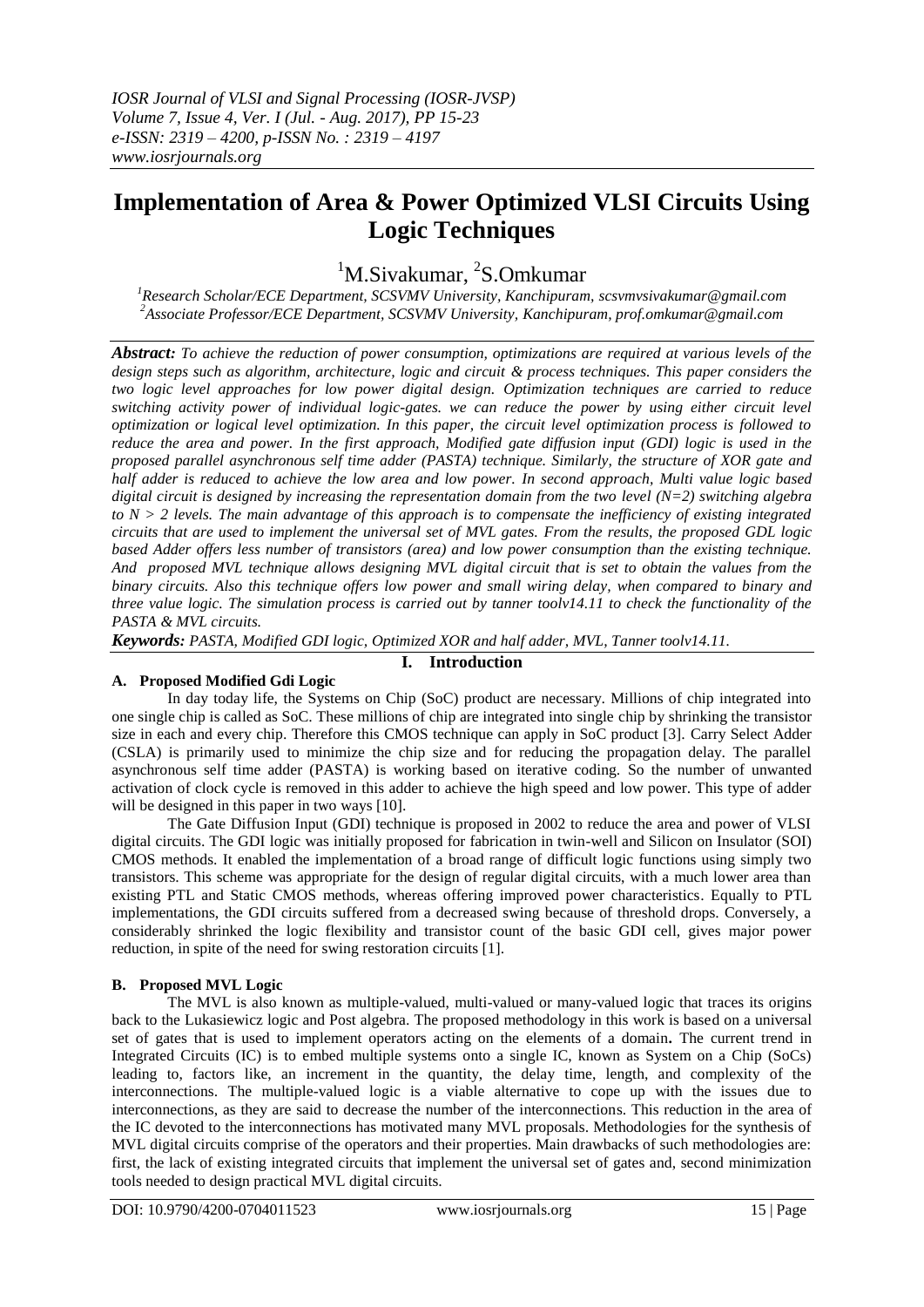#### **Design Of Adder Using Existing Cscmos Technique**

Existing parallel asynchronous self time adder (PASTA) is designed using complementary static CMOS logic for half carry generation and half sum generation, 2:1 multiplexer and complete detection units (CDU) as shown in fig.1. Iterative phase is used to perform the addition operation. For example if we took a=1101, b=1111 & cin=0 means no carry propagation. It means that directly input a & b values are added and generated the sum and carry as outputs. If sel=0 means carry input cin=1, only cin=1 up to first iteration. After that sel=1 and input cin set as 0. From that if the selection line is zero means first path  $(a, b)$  values are gives to half adder and selection line is 1 means feedback path is enabled so cin and previous output are sent to half adder. We have to check all the carry values, not zero means this Iteration process is carried out up to all the carry values are set as zero. This kind of adder is called as parallel asynchronous self time adder [7].



**Fig.1** Conventional n-bit PASTA using static CMOS logic.

Structure of conventional half adder is shown in Fig.3. Conventional parallel asynchronous self time adder is reduced by using only half adder instead of full adder and iterative phase. Multiplexer having 2 main inputs (i0 and i1) and one control input (sel) to produce the only one output (x). Multiplexer circuits consists of 6 PMOS and 6 NMOS which is connected as shown in Fig.2 [12]. In the existing half adder circuits consists of 5 PMOS and 5 NMOS for sum generation and 3 PMOS and 3 NMOS for carry generation. Totally 16 transistors are required to design the existing half adder circuits using static CMOS technology. If the input x0 is 0 and x1 is one, PMOS  $\overline{3}$  and NMOS  $\overline{2}$  is on. So PMOS  $\overline{3}$  value is zero, which enter into inverter, Hence the final half adder sum output is one. Similarly for carry generation for same inputs is checked, PMOS1 and PMOS2 is on which is connected to vdd so the output is 1. But it is connected to the inverter so final carry output is 0 when  $x0=0$  and  $x1=1$ . Accordingly, all other inputs are processed to produce the correct output [6].



**Fig.2** Schematic diagram of conventional multiplexer using Static CMOS technique.

**Fig.3** Schematic diagram of existing half adder using Static CMOS technique.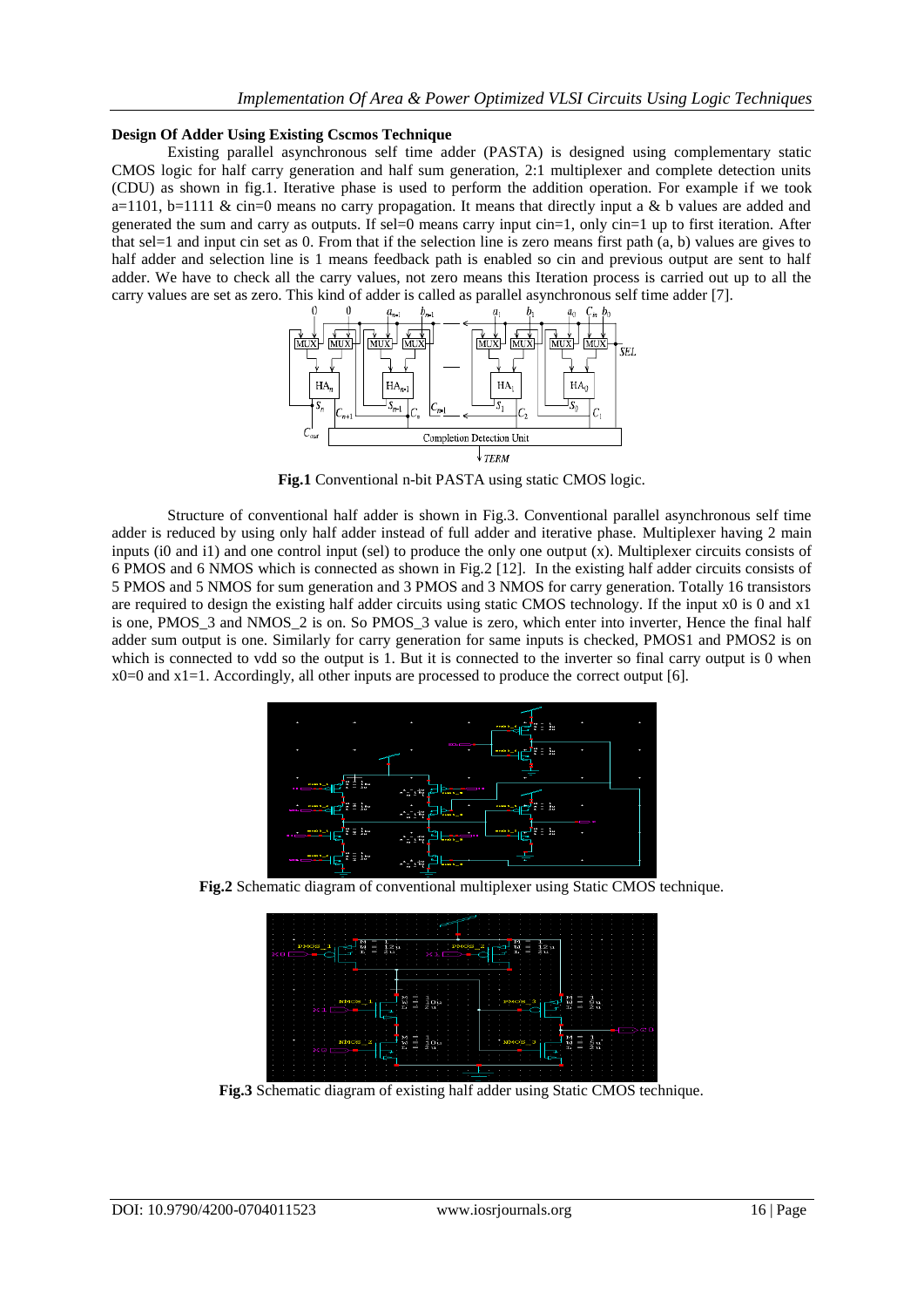

**Fig.4** Circuit diagram of existing CDU using Static CMOS technique.

The conventional complete detection unit (CDU) gate is designed using static CMOS method as shown in Fig.4. The output of CDU is generated based on NOR operation. If the sel input and all the carry inputs are zero means the output of CDU is one [8]. Otherwise the output is zero. Further to decrease the power consumption and a number of transistors in the conventional PASTA, the optimum half adder structures are established in the proposed systems.

#### **II. Proposed Pasta Using Modified GDI Logic**

The proposed parallel self time adder is designed using optimized half adder structures and modified gate diffusion input (GDI) logic. The proposed half adder circuit is constructed using only 10 transistors instead of 16 transistors; Multiplexer is designed using 6 transistors instead of 12 transistors; Also the reduced NOR gate is applied in the proposed PASTA circuit. The enhanced half adder is proposed by using only 10 transistors based on GDI technology. All these components are integrated into existing parallel self time adder as shown in Fig.5. Comparison between existing PASTA with regular multiplexer, NOR gate and half adder structure and proposed PASTA with optimized multiplexer, NOR gate and half adder constructions is achieved to analyze these functionality, area utilization and power consumption.



**Fig.5** Schematic diagram of proposed 16-bit PASTA using GDI logic.

The circuit diagram of simplified half adder is shown in Fig.6. It requires only 10 transistors, instead of 16 transistors when we applying GDI logic. In this paper, the half adder is designed by using the NOR gate instead of XOR gate to reduce the number of transistors. Two NOR gates are used to generate the sum output and only one and gate are used to generate the carry output. Reuse technique are followed to reduce the half adder structure.



**Fig.6** Structure of reduced half adder for proposed PASTA.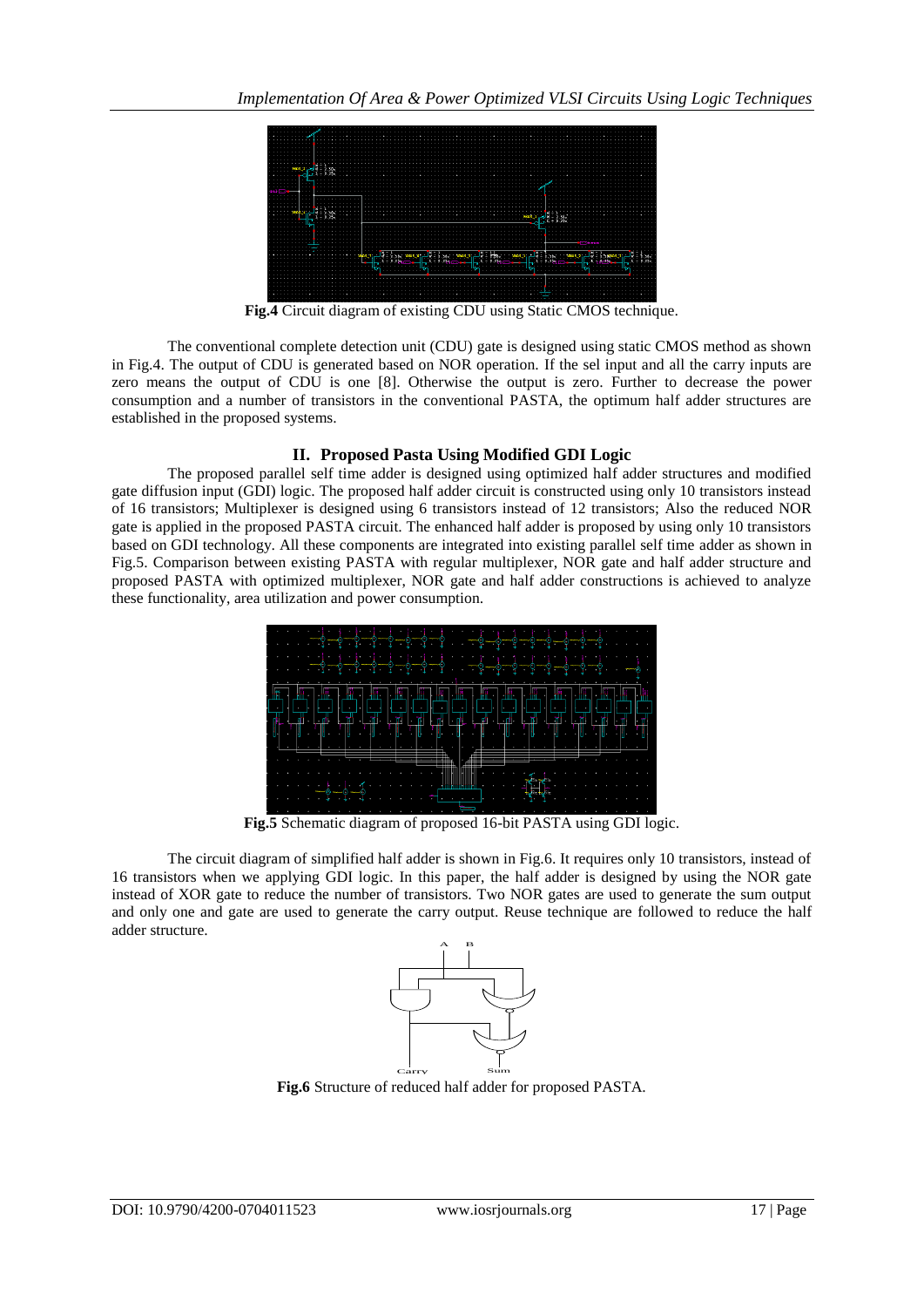

b) AND gate using GDI logic **Fig.7** Structure of reduced NOR & AND gates for reduced half adder using GDI logic.

The reduced NOR gate using GDI logic is shown in Fig.7 (a). The PMOS<sub> $\perp$ </sub> 1 is on, when the inputs a=0 and b=0. But the source terminal of PMOS 1 is connected to the input b. So the intermediate output is b (zero). This output is given to the inverter, i.e the NOR gate output is one. If the inputs  $a=0$  and  $b=1$ , PMOS 1 is on. But the PMOS<sub>1</sub> source terminal is connected to b so b (one) value is passed to the next stage inverter. Hence the NOR gate output is 0. Similarly all other inputs combination is given to make the NOR gate output. The reduced circuit of GDI logic based AND gate is shown in Fig.7 (b). The PMOS  $\,$  1 is on, when the inputs a=0 and b=0. So the output of improved AND gate is zero. If the inputs a=0 and b=1, PMOS is on and NMOS is off, which is connected into gnd as source terminal. Hence the output of AND gate is 0. PMOS off and NMOS on, when the inputs a=1 and b=0. But the drain terminal of NMOS  $\,1\,$  is connected to the input b. So the modified AND gate output is zero. If the inputs  $a=1$  and  $b=1$ , NMOS<sub>\_1</sub> is on. But the input b is connected as drain terminal of NMOS\_1. So the output of modified GDI logic based AND gate is one.



**Fig.8** Structure of reduced MUX using GDI logic.

#### **III. Results And Discussion**

In this paper, the design of modified parallel asynchronous self time adder with optimized NOR gate, Multiplexer and half adder is presented for low power and low area applications. The modified parallel asynchronous self time adder and conventional parallel asynchronous self time adder are designed and implemented using Tanner14.11 to analyze the power and this adder functionality. The Table.1 illustrates the Maximum Power of modified parallel asynchronous self time adder over conventional parallel asynchronous self time adder using different CMOS technology.



**Power of Existing 16-bit PASTA**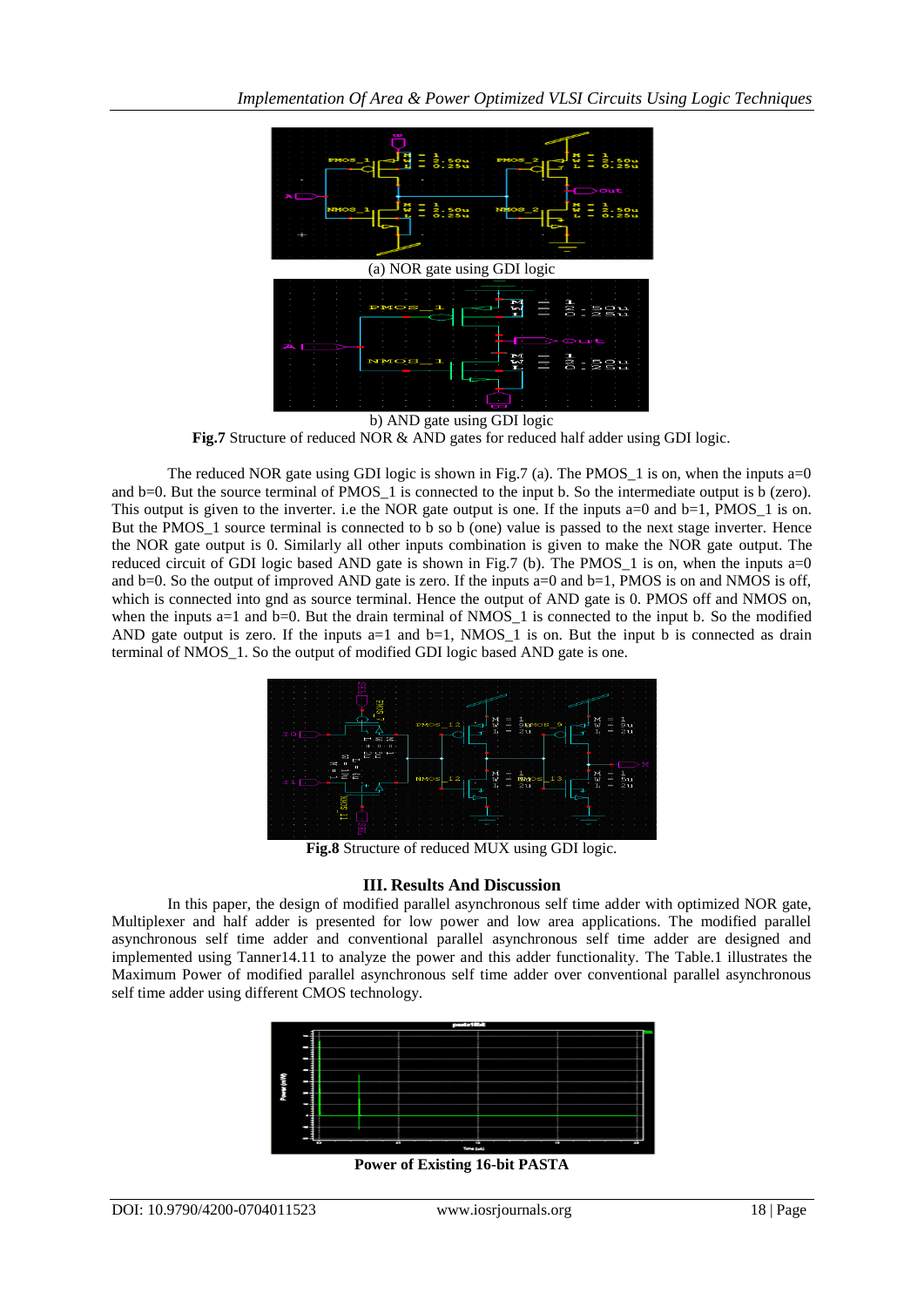

**Power of proposed 16-bit PASTA Fig.9** Power output of existing and proposed PASTA

|                    | <b>Existing PASTA</b> | <b>Proposed PASTA</b> |
|--------------------|-----------------------|-----------------------|
| <b>Adder Types</b> | Max power (mW)        | Max power (mW)        |
| 8-bit              | 446                   |                       |
| $16$ -bit          | 630                   | 345                   |

From the results, the proposed 8-bit PASTA offers 52.6% maximum power reduction than the conventional PASTA technique. The modified 16-bit PASTA provides 45% maximum power reduction when compared to the existing PASTA.

| Adder        | <b>Existing PASTA</b> | Proposed PASTA        |
|--------------|-----------------------|-----------------------|
| <b>Types</b> | Number of transistors | Number of transistors |
| 4-bit        | 211                   | 125                   |
| 8-bit        | 375                   | 215                   |
| $16$ -bit    | 703                   |                       |
| Half adder   |                       |                       |

Multiplexer 12 6

**Table 2.** Comparison between existing and proposed PASTA for area utilization.

The table.2 describes the area utilization of different type of adder with different size; the proposed parallel asynchronous self time adder offers 41%, 43%, 42.9% area reduction for 4-bit, 8-bit and 16bit adders than the existing parallel asynchronous self time adder. To reduce the number of transistor, GDI logic is used in the proposed PASTA in the transistor level. Also logic level simplification is performed to reduce the number of gate. $[13]$ 

#### **IV. Proposed Full Adder, Half Adder & Multiplexer Using Multi-Value Logic**

The main aim of this paper is to reduce the power and wiring delay of the digital circuits based on multi-value logic. Less number of wires will used for designing a digital circuit. So the power consumption of the circuits is very low. Since it require half the number of digits to store any information than its binary equivalent; it is good for storage; the quaternary storage mechanism is less than twice as complex as the binary system. The truth table of MVL based half adder is shown in table.1.Similarly, the truth table of full adder is used to check the functionality of MVL based full adder with 16 input combinations.

| <b>Table.I</b> Truth table of half adder using MVL |   |   |
|----------------------------------------------------|---|---|
| B                                                  | s | C |
|                                                    |   |   |
|                                                    |   |   |
|                                                    |   |   |
|                                                    |   |   |
|                                                    |   |   |
|                                                    |   |   |
|                                                    |   |   |
|                                                    |   |   |
|                                                    |   |   |
|                                                    |   |   |
|                                                    |   |   |
|                                                    |   |   |
|                                                    |   |   |
|                                                    |   |   |
|                                                    |   |   |
|                                                    |   |   |

| <b>Table.1</b> Truth table of half adder using MVL |  |
|----------------------------------------------------|--|
|----------------------------------------------------|--|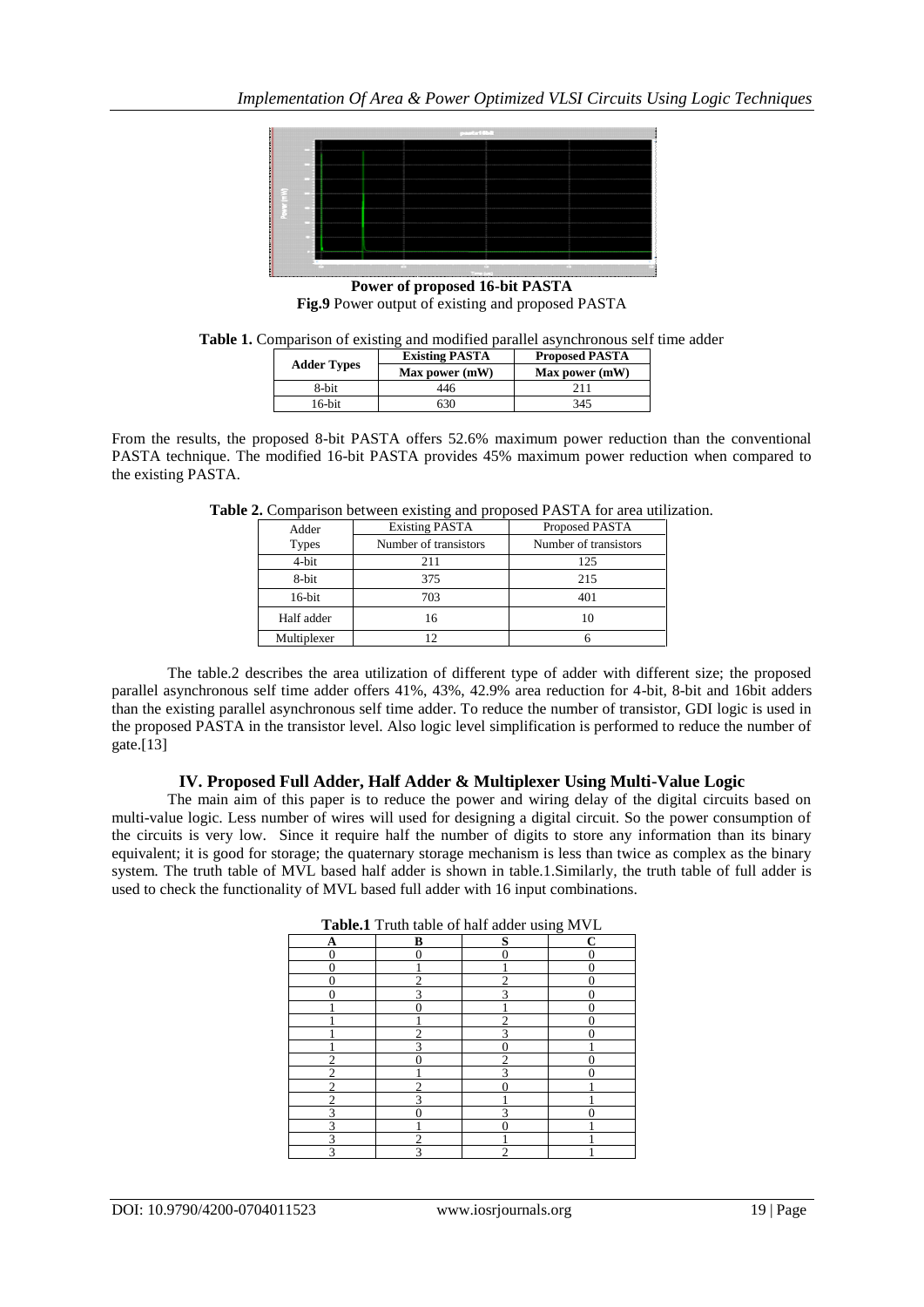

Fig.1 New circuit diagram of MVL logic based half adder for carry generation



**Fig.2** New circuit diagram of MVL logic based half adder for sum generation

Novel circuit diagram of MVL logic based half adder for carry and sum generations are shown in fig.1 and fig.2. Similarly, Three Inverters are used to design MVL logic based multiplexer, half adder and full adder circuits. It will works as

- **07 Inverter:** 0-0.7v, Input=0, Output=1. Above 0.7 to 3.3V, Input =1 and Output =0.
- **14 Inverter:** 0-1.4v, Input=0, Output=1. Above 1.4 to 3.3V, Input =1 and Output =0.

### **22 inverter:**

0-2.2v, Input=0, Output=1. Above 2.2 to 3.3V, Input =1 and Output =0.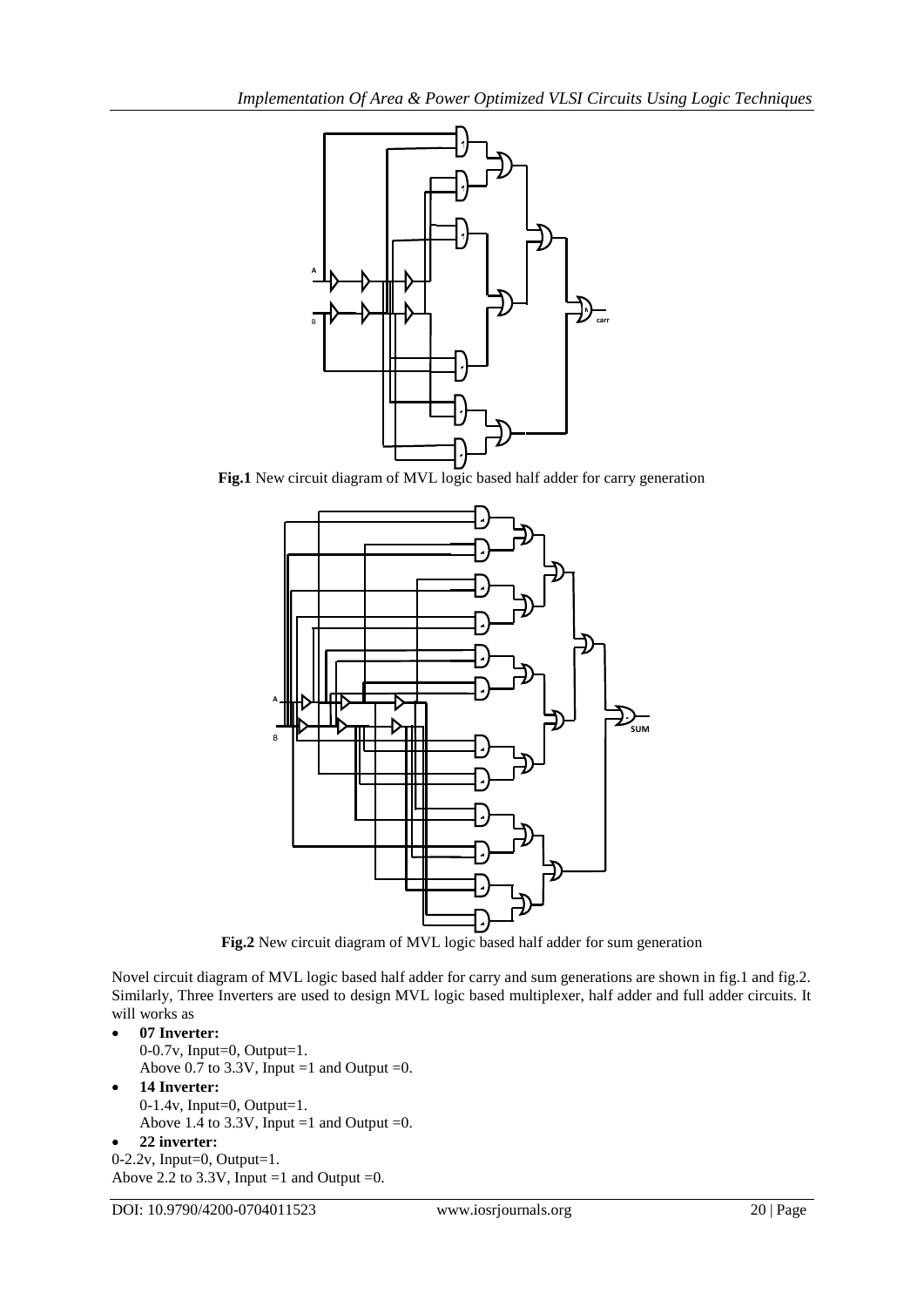For eAND1, inputs X & Y =1 => output=>1, otherwise 0. For eAND2, inputs X & Y =  $2 \Rightarrow$  output=>2, otherwise 0. For eAND3, inputs  $X & Y = 3 \implies \text{output} \implies 3$ , otherwise 0.

In the successor input=>0 means corresponding output  $=>1$ , input=>1 means corresponding output  $=>2$ , input=>2 means corresponding output =>3 and input=>3 means corresponding output => $0$ .

Similarly, MAX gate (M) is used to select the maximum value from the two or more numbers. Two half adder are used to design the one full adder by using a new half adder circuit.

#### **V. Results & Discussion**

In this paper, a new half adder, full adder is designed for optimized adder and multipliers circuits. The multi-value logic based half adder and full adder is mainly used to reduce the wiring delay and power by giving the more than three inputs into one input line. Also 250nm and 65nm CMOS circuits are designed by reducing the supply voltage and width and length of the PMOS and NMOS. So the wiring delay is reduced, which leads to the low power consumption. Improved Multi-value logic is worked based on some logical reduction in the circuit level. Logical reduction is done by using some digital theorem. The simulation is performed in Tanner Toolv14.11. The schematic circuit of half adder is shown in fig.3 and fig.4 for sum and carries generation.



**Fig .3** Schematic diagram of MVL logic based half adder for sum generation



**Fig.4** Schematic diagram of MVL logic based half adder for carry generation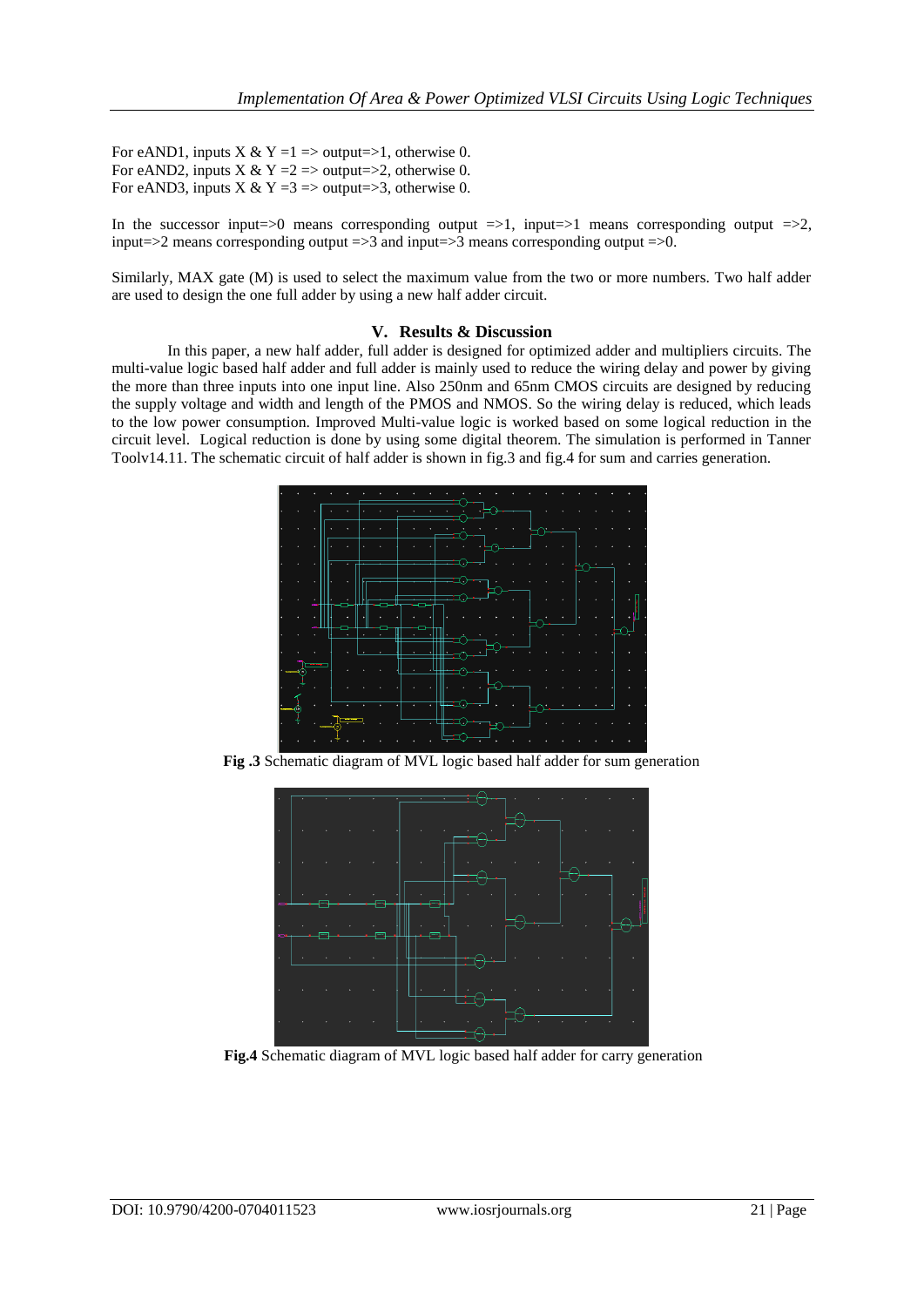

**Fig.5** Simulation output of MVL half adder

The simulation output of half adder is shown in fig.5. The output is checked by using the truth table of half adder as in table.1. When the input  $a=3$  and  $b=3$ , the corresponding output sum is 2.1V and carry is 1.4 v that is 2 and 1. Similarly all other input are processed to generate the exact output of MVL half adder.

| Table.2 Comparison of power consumption for full adder, half adder and MUX using 250nm |  |  |  |  |
|----------------------------------------------------------------------------------------|--|--|--|--|
|----------------------------------------------------------------------------------------|--|--|--|--|

| <b>Results for 250pm</b> | <b>Full adder</b> | Half adder | MUX       |
|--------------------------|-------------------|------------|-----------|
| Maximum Power            | .5w               | -56mw      | $339$ mw  |
| Average Power            | 6mw               | 5mw        | $0.03$ mw |

| <b>THORNO</b> I OWER COMMANDITION FOR THE REGIST, HELL REGIST RIFLS AND HE OUTSIDE |                   |            |        |  |
|------------------------------------------------------------------------------------|-------------------|------------|--------|--|
| <b>Results for 65nm</b>                                                            | <b>Full adder</b> | Half adder | MUX    |  |
| Maximum Power                                                                      | 178.5mw           | 91.6mw     | 56.7mw |  |
| Average Power                                                                      | 4.66mw            | $2.77$ mw  | . 68mw |  |
|                                                                                    |                   |            |        |  |

The power consumption of full adder, half adder and multiplexer by using 250nm and 65nm are presented in table.2 and table.3. The MVL logic based 65nm full adder, half adder and multiplexer circuits offers low maximum power and average power than the existing 250nm based full adder, half adder and multiplexer circuits.

| <b>Tuble-</b> Companion between existing and proposed in TE encalls |                            |                            |  |
|---------------------------------------------------------------------|----------------------------|----------------------------|--|
| Circuit                                                             | <b>Existing Delay (ns)</b> | <b>Proposed Delay (ns)</b> |  |
| MUX                                                                 |                            | 8.875                      |  |
| Half adder                                                          | 1.93                       | 9.67                       |  |
| Full adder                                                          | .87                        |                            |  |

**Table.4** Comparison between existing and proposed MVL circuits

The comparisons for existing and the proposed delay circuits is represented in Table 4.There is a reduced delay offered by multiplexer circuits, full adder, half adder for an MVL logic which is based on its size 65nm than those in terms of time scaled in nanoseconds for an existing delay. As per the observations in current work, the multiplexer proposed (based on MLV) is said to offer a delay reduction of 13.2% which is comparatively efficient based on existing multiplexer circuits. And not just its impact on multiplexer is effective, but the half adder and full adder circuits tend to exhibit a delay reduction of 18-19.5% than the existing adder circuits. A special tool, T-spice tanner is used to obtain the results, by initiating the .measure command. And thereby, the performance in measure of speed of the proposed MVL circuits tend to produce a high output.<sup>[14]</sup>

#### **VI. Conclusion**

In this paper, Two approaches are discussed one is the design of reduced multiplexer and half adder is proposed using Gate diffusion Input (GDI) logic. The proposed half adder needs only 10 transistors instead of 16 transistors; multiplexer needs 6 transistors instead of 12 transistors. This gate, mux and half adder have been integrated in the Modified PASTA with GDI logic without buffer in the end of the half adder. In the proposed GDI PASTA Adder, voltage drop is reduced in the modified GDI logic based half adder than the ordinary GDI logic. The simulation result shows that the proposed CSLA consumes low power and requires less number of transistors than the conventional CSLA. In the second approach, the proposed MVL gates allow designing of any MV Logic digital circuit taking advantage of the knowledge coming from the binary circuits by extending it to the MVL digital circuit synthesis. Further work will be performed in order to improve electronic gates characteristics such as frequency, delay, fan-in, and fan-out. Future work is also related to the design and implementation of minimization MVL states and gates.